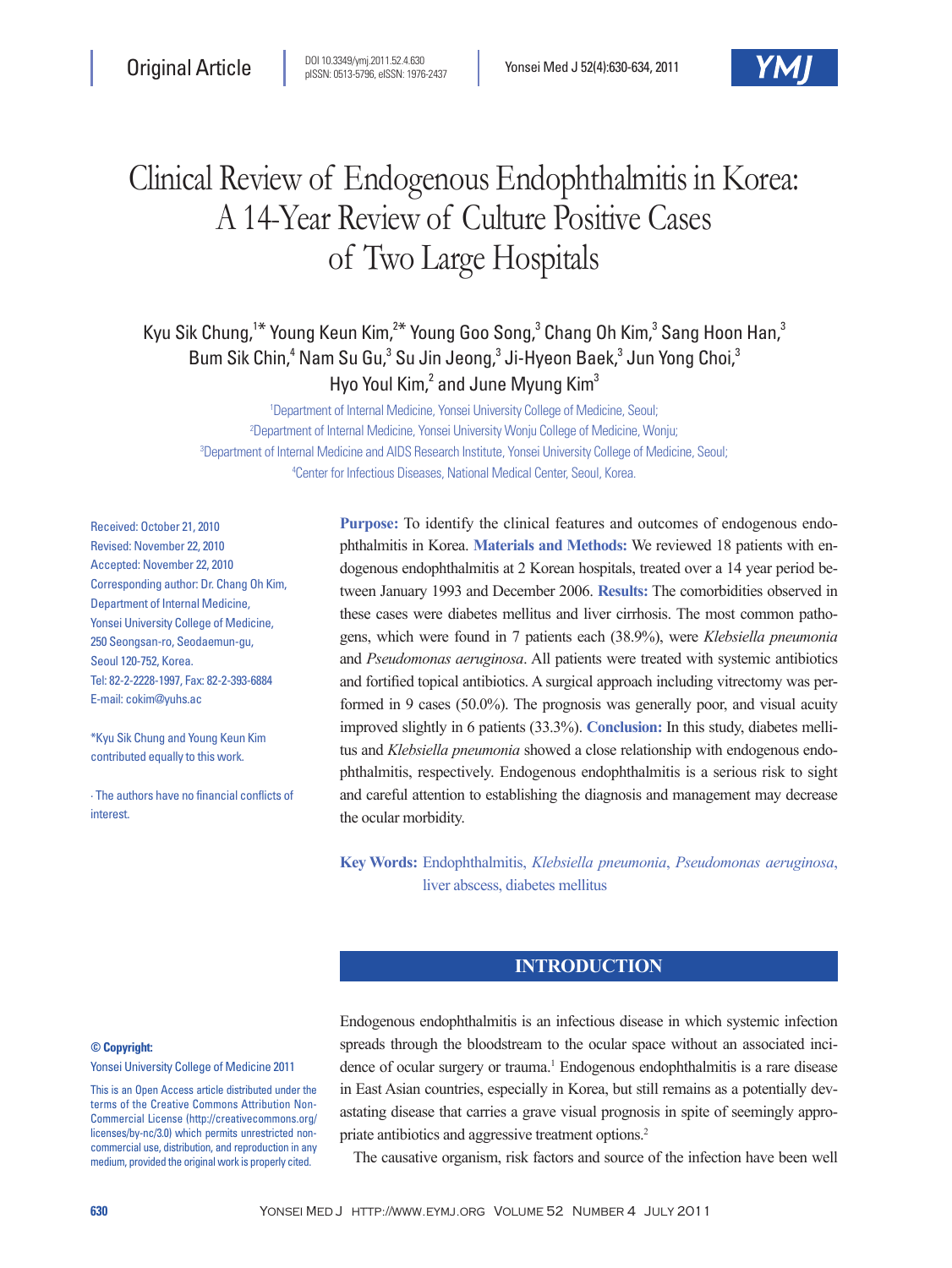described previously, however, the pattern in East Asia differs from western countries in that *Klebsiella pneumonia* is more likely to cause endogenous endophthalmitis.3,4 Similarly, liver abscesses and diabetes mellitus have been linked with endogenous endophthalmitis in East Asia.<sup>5-8</sup>

The current review examined the related medical comorbidity, pathogens, treatment, and prognosis of endogenous endophthalmitis through a retrospective study of 18 patients during a 14-year period at two large hospitals in Korea.

# **MATERIALS AND METHODS**

We reviewed the case notes of all patients diagnosed with endogenous endophthalmitis at Severance Hospital and Wonju Christian Hospital, Korea, during a 14-year period (from January 1993-December 2006). Severance Hospital is a 2000-bed, teaching hospital affiliated with Yonsei University in Seoul. Wonju Christian Hospital is a 750-bed teaching hospital in Wonju. Information on demographic characteristics, comorbid condition, underlying infection, and treatment was obtained through chart review.

The diagnosis of endogenous endophthalmitis was established by the presence of iritis and vitritis together with the presence of positive blood or vitreous or aqueous culture. We excluded patients who underwent ophthalmic surgery within 1 year of diagnosis, post-traumatic endophthalmitis, corneal ulcers, diabetic maculopathy or ocular disease-associated diabetes mellitus. Visual acuity is a quantitative measure of the ability to identify black symbols on a white background at a standardized distance, estimated by ophthalmologist. During the period, 332 patients were diagnosed with endophthalmitis, whereas 18 patients (18 eyes, 5.4%) were diagnosed with endogenous endophthalmitis.

Our study included information regarding presenting complaints, the time from onset of symptoms to diagnosis, microbiologic results, treatment, and visual outcome.

The study protocol was approved by the ethics committee of the Severance Hospital and Wonju Christian Hospital.

# **RESULTS**

Eighteen patients were included in the study. The study population consisted of 13 men (72.2%) and 5 women (27.8%) with a mean age of  $63.5 \pm 14.5$  years. The average duration of hospitalization was 42.3±13.7 days. Medical record review revealed, 9 patients (50.0%) with diabetes mellitus and 3 patients (16.7%) with liver cirrhosis. Underlying infections were community-acquired in 13 patients (72.2%) and nosocomial-acquired in 5 patients (27.8%). Pneumonia was the underlying infection in 4 patients (22.2%), and liver abscesses in 3 patients  $(16.7\%)$ .

Among the classic symptoms of endogenous endophthalmitis,<sup>9</sup> conjuctival injection and corneal edema were observed in 16 cases (88.9%), and subconjunctival hemorrhage and hypopyon were observed in all patients (100%). Eight patients (44.4%) had ocular pain, 5 (27.8%) had blurred vision at time of diagnosis. Diabetic maculopathy or ocular disease-associated diabetes mellitus was not found in all 9 patients with diabetes mellitus.

In 8 patients (44.4%), a primary source of infection was not identified although all 8 patients had positive blood cultures (Table 1). Blood cultures were obtained from 13 patients (72.2%) and 10 patients out of 13 patients (76.9%) were culture positive. Sixteen patients (88.9%) had both vitreous and aqueous samples taken, and 11 patients of these (68.8%) showed the infective organism (Table 2). A vitreous biopsy was performed on 12 patients (66.7%), leading to identification of bacteria in 7 cases (58.3%). There were 4 patients (22.2%) who had aqueous taps and they were all culture positive.

The organism identified in blood cultures included *Klebsiella pneumonia* (6 patients, 33.3%), and *Pseudomonas aeruginosa* (2 patients, 11.1%) and the organism identified in vitreous cultures included *Klebsiella pneumonia* (2 patients, 11.1%), and *Pseudomonas aeruginosa* (6 patients, 33.3%) (Table 2).

All patients were treated with systemic antibiotics and fortified topical antibiotics, and intravitreous steroid injection was combined with intravitreous antibiotics in 9 patients (50.0%). Surgical approaches including vitrectomy were performed on 9 patients (50.0%) considering the severity and extent of inflammation. Six patients (6 of 9 patients with surgical treatment, 66.7%) underwent only trans pars plana vitrectomy, and 1 patient (11.1%) was treated with pars plana lensectomy and vitrectomy together because lens abscess existed with endophthalmitis. Two patients (22.2%) were treated with evisceration because severe infection was accompanied with pain and no visual potential was expected. In 3 patients (16.7%), only intravenous antibiotics were administered without intravitreous antibiotics or surgery due to their poor physical condition or refusal of treatment.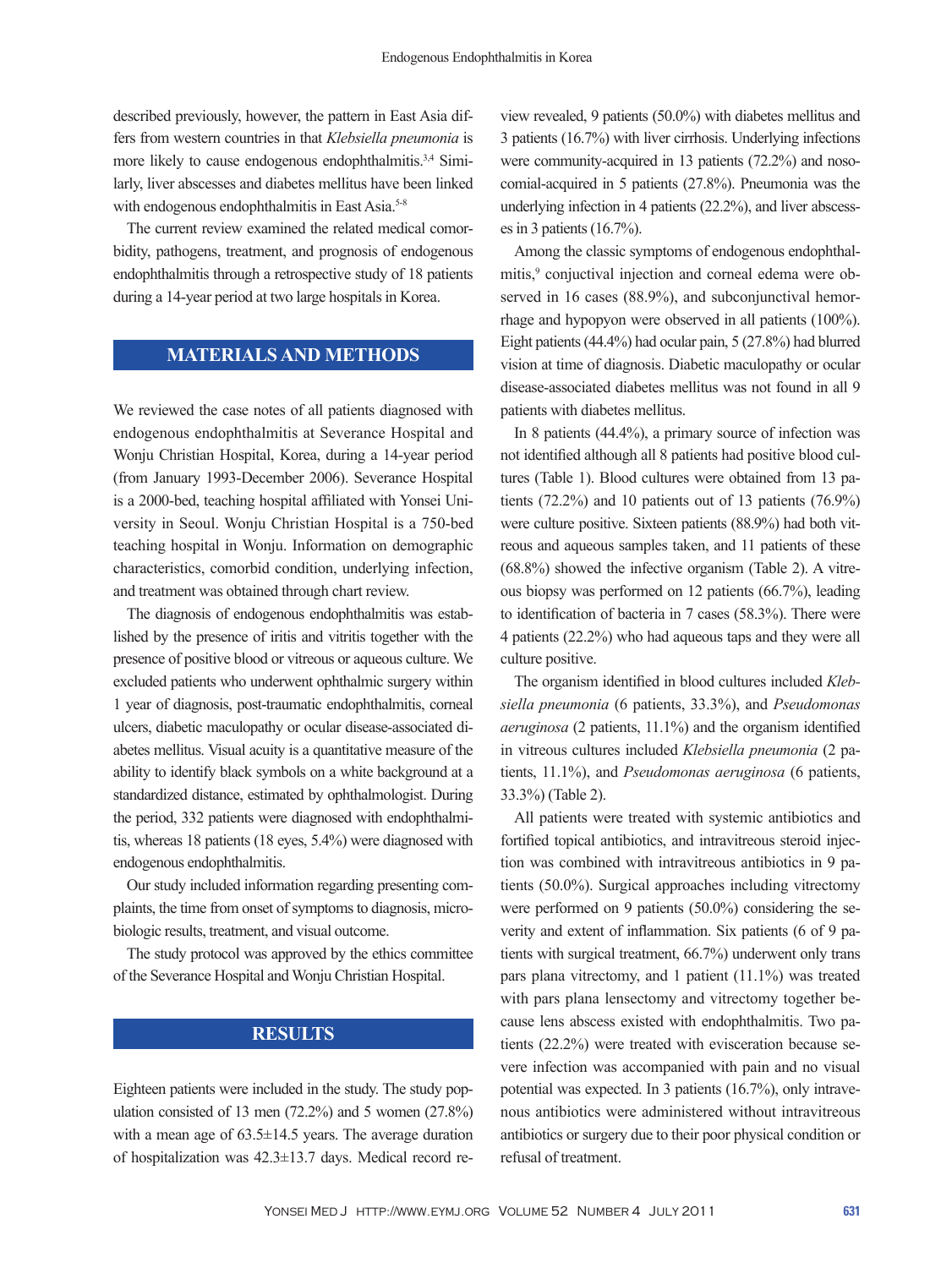|                 |                 | Table 1. Clinical Characteristics |                        |                                                                                                                                                                        |                                      |                    |                      |                |
|-----------------|-----------------|-----------------------------------|------------------------|------------------------------------------------------------------------------------------------------------------------------------------------------------------------|--------------------------------------|--------------------|----------------------|----------------|
| Case            | Age             |                                   | Gender Comorbidity     | Source of infection                                                                                                                                                    | Causative Microorganism              | Primary<br>culture | Secondary<br>culture | Acquired place |
|                 | $\overline{50}$ |                                   | None                   | Not identified                                                                                                                                                         | Pseudomonas aeroginosa               | Blood              | None                 | Community      |
|                 | $\approx$       | ⊠                                 | M                      | Not identified                                                                                                                                                         | Pseudomonas aeroginosa               | Blood              | None                 | Community      |
|                 | 67              |                                   | DM, CRF                | Ë                                                                                                                                                                      | Klebsiella pneumonia                 | Blood              | None                 | Community      |
|                 | 56              | ⊠                                 | Liver cirrhosis        | Pneumonia                                                                                                                                                              | Escherichia coli                     | Vitreous           | None                 | Nosocomial     |
|                 | 5               |                                   | Liver cirrhosis        | Not identified                                                                                                                                                         | Klebsiella pneumonia                 | Vitreous           | None                 | Community      |
|                 | 80              | ⋝                                 | DМ                     | abscess<br>Liver                                                                                                                                                       | Klebsiella pneumonia                 | Blood              | Abscess              | Community      |
|                 | 43              | Z                                 | DM, liver cirrhosis    | Thigh abscess, pneumonia                                                                                                                                               | Staphylococcus aureus                | Blood              | Sputum               | Nosocomial     |
|                 | 86              | ⊠                                 | COPD                   | Pneumonia                                                                                                                                                              | Pseudomonas aeroginosa               | Vitreous           | Sputum               | Nosocomial     |
| ⌒               | 55              |                                   | None                   | Liver abscess, pneumonia                                                                                                                                               | Klebsiella pneumonia                 | Blood              | Sputum, Abscess      | Nosocomial     |
|                 | 54              | ⊠                                 | Hypertension           | abscess<br>Liver                                                                                                                                                       | Klebsiella pneumonia                 | Blood              | Abscess              | Community      |
|                 | $\delta$        | ⋝                                 | DM, CAOD, hypertension | Cellulitis, infective endocarditis                                                                                                                                     | Staphylococcus coagulase negative    | Blood              | None                 | Community      |
| $\overline{2}$  | $\otimes$       |                                   | DM, pancreatic cancer  | Prostate abscess, necrotizing pancreatitis                                                                                                                             | Klebsiella pneumonia                 | Blood              | None                 | Community      |
| ≌               | $\odot$         | ⋝                                 | DM, COPD               | Not identified                                                                                                                                                         | Beta-hemolytic group G Streptococcus | Aqueous            | None                 | Community      |
| $\overline{4}$  | 82              | $\geq$                            | None                   | Not identified                                                                                                                                                         | Pseudomonas aeroginosa               | Vitreous           | None                 | Community      |
| $\overline{15}$ | 5               | Z                                 | Rectal cancer          | Not identified                                                                                                                                                         | Pseudomonas aeroginosa               | Vitreous           | None                 | Community      |
| 16              | 34              | $\geq$                            | DM, mental retardation | Cellulitis                                                                                                                                                             | Klebsiella pneumonia                 | Blood              | None                 | Community      |
| $\overline{17}$ | 85              | $\geq$                            | Asthma                 | Not identified                                                                                                                                                         | Pseudomonas aeroginosa               | Vitreous           | None                 | Community      |
| $\frac{8}{2}$   | $\mathcal{R}$   | $\geq$                            | M                      | Not identified                                                                                                                                                         | Pseudomonas aeroginosa               | Vitreous           | None                 | Community      |
|                 |                 |                                   |                        | DM, diabetes mellitus; CRF, chronic renal failure; COPD, chronic obstructive pulmonary disease; CAOD, coronary artery occlusive disease; UTI, urinary tract Infection. |                                      |                    |                      |                |

Kyu Sik Chung, et al.

The average time from the onset of symptoms to diagnosis was 5.61 days with range from 2 to 15 days. The median time was 4.5 days. The final visual outcome, defined in this study as the change in visual acuity between the beginning of treatment and discharge time, was poor. Nine patients (50.0%) had decreased visual acuity, 2 patients (11.1%) lost their vision, 3 patients (16.7%) remained unchanged, and only 6 patients (33.3%) experienced a slight improvement in acuity following treatment (Table 3).

## **DISCUSSION**

Endogenous endophthalmitis is an uncommon form of endophthalmitis. In our study only 18 patients were diagnosed in a 14 year period. Another study from Korea also reported 9 cases in 10 years.<sup>10</sup> While the incidence in East Asia is undoubtedly low, the incidence may be increasing.<sup>11</sup>

Reviewing our baseline characteristics, we found that duration of hospitalization was quiet long (42 days). The reason for long duration of hospitalization could be explained by combined comorbidity, high proportion of severe infection, and old age in our population. Indeed, 15 of 18 patients (83.3%) had a serious underlying disease, including diabetes mellitus, chronic renal failure, chronic obstructive pulmonary disease and liver cirrhosis, while 8 patients (44.4%) had severe infection, including pneumonia, liver abscess, infective endocarditis and necrotizing pancreatitis (Table 1). Moreover, mean age of our study populations (63.5 years) seemed to be higher than that in other studies.<sup>11,12</sup> These characteristics could also be one of the factors which resulted in poor prognosis in our study.

In our experience, blood culture was the most reliable method of diagnosing endogenous endophthalmitis, but both aqueous and vitreous samples proved equally to be useful in some cases.13,14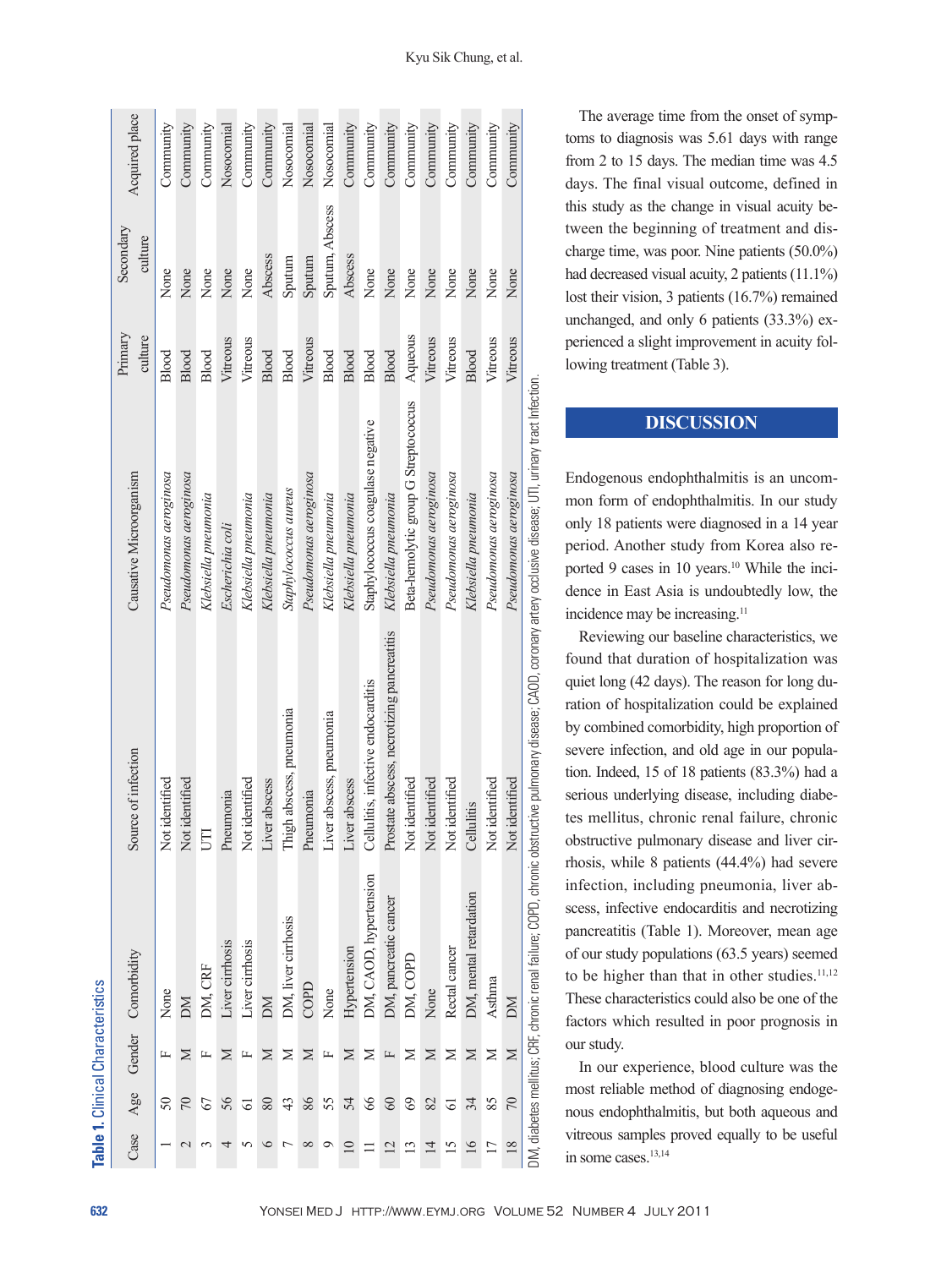| Causative microorganism              | Blood isolates $(n=18)$ | Vitreous or aqueous isolates $(n=18)$ |
|--------------------------------------|-------------------------|---------------------------------------|
| Klebsiella pneumonia                 | $6(33.3\%)$             | $2(11.1\%)$                           |
| Pseudomonas aeroginosa               | $2(11.1\%)$             | $6(33.3\%)$                           |
| Escherichia coli                     | $0(0.0\%)$              | $1(5.6\%)$                            |
| Staphylococcus, coagulase negative   | $1(5.6\%)$              | $1(5.6\%)$                            |
| Staphylococcus aureus                | $1(5.6\%)$              | $0(0.0\%)$                            |
| Beta-hemolytic group G Streptococcus | $0(0.0\%)$              | $1(5.6\%)$                            |
| No growth or not done                | $8(44.4\%)$             | $7(38.9\%)$                           |

#### **Table 2.** Microbiology

#### **Table 3.** Diagnostic Elapsed Time and Visual Outcome

| Case           | Elapsed<br>interval* | Initial visual acuity | Final visual acuity |
|----------------|----------------------|-----------------------|---------------------|
| 1              | 15                   | LP(                   | $HM(+)$             |
| $\overline{2}$ | 10                   | $LP(+)$               | $LP(-)$             |
| 3              | 2                    | $LP(-)$               | $LP(-)$             |
| $\overline{4}$ | 5                    | 20/60                 | $HM(+)$             |
| 5              | 3                    | $LP (+)$              | $HM (+)$            |
| 6              | $\overline{2}$       | $HM (+)$              | $LP(-)$             |
| 7              | 5                    | $LP(+)$               | $LP(-)$             |
| 8              | 3                    | Unknown               | Unknown             |
| 9              | 4                    | Unknown               | $LP(-)$             |
| 10             | 5                    | 20/125                | Loss of vision      |
| 11             | 3                    | 20/800                | 0.1                 |
| 12             | $\overline{2}$       | $LP(+)$               | Loss of vision      |
| 13             | 14                   | 20/800                | $FC(+)/30$ cm       |
| 14             | 7                    | $LP(-)$               | $LP(-)$             |
| 15             | 5                    | $LP(+)$               | $HM(+)$             |
| 16             | 14                   | $HM(-)$               | $HM(-)$             |
| 17             | 1                    | $HM(+)$               | $FC (+)/1 m$        |
| 18             | 1                    | $HM (+)$              | $FC (+)/30 cm$      |

LP, light perception; HM, hand motion; FC, finger count.

Unknown: visual acuity are not estimated because patient were on ventilator care.

\*Elapsed interval: time from the onset of symptom to diagnosis.

In our present study, *Klebsiella pneumonia* and *Pseudomonas aeruginosa* were the most common infecting pathogens [in 7 patients each (38.9%)]. In East Asia countries, Gram-negative organisms have been reported to make up 70% of infecting pathogens responsible for endogenous endophthalmitis.3,9,11 This compares with reports from western countries where Gram negative organism comprises only 30% of the pathogens isolated in patients with endogenous endophthalmitis. Several studies suggest that the reason for the differing pathogen distribution is related to high prevalence of hepatobiliary infections in Asian populations,<sup>6,11</sup> Of hepatobiliary infections, liver abscess showed a close relationship with the presence of endogenous endophthalmitis, according to several reports.15,16 Additionally, many studies suggested a strong association between liver abscess and

*Klebsiella pneumonia*. 17,18 In our study, *Klebsiella pneumonia* was cultured in all 3 patients with liver abscess.

Diabetes mellitus was found to be a risk factor for endogenous endophthalmitis and show a close relationship with Klebsiella pneumonia infection.<sup>4,8,9</sup> Yang, et al.<sup>5</sup> showed that diabetes mellitus is a risk factor for developing endogenous endophthalmitis in patients who already have liver abscesses. Of the 9 patients with diabetes mellitus in our study, *Klebsiella pneumonia* was the infecting pathogen in 4 of those patients (44.4%). Although we reviewed only 18 patients, this rate, nevertheless, suggests a close relationship between *Klebsiella pneumonia*, endogenous endophthalmitis, diabetes mellitus, and liver abscess. In our study, diabetes mellitus patients showed poor prognosis: We observed worsening visual acuity in 5 patients (55.6%, 1 patient went completely blind), and no interval change in 2 patients (22.2%) among 9 diabetes mellitus patients. We suggest that there are two reasons for these results. First, *Klebsiella pneumonia* with endogenous endophthalmitis, which showed a close association to diabetes mellitus, was related to poor prognosis. Secondly, injury to the microvasculature of the retina and ocular space, which occurs in diabetes mellitus patients, is associated with poor prognosis when infected with endogenous endophthalmitis. In conclusion, high proportion of *Klebsiella pneumonia* as pathogen in our study population and role of diabetes could be an another explanation of poor prognosis in our study.

In treatment of endogenous endophthalmitis, physicians should consider intravitreous antibiotics and surgical approaches including vitrectomy. Even though, the role of surgical treatment, including vitrectomy, is still debatable, potential benefits of surgical treatment are expected to remove vitreous scaffold, bacterial load, and toxic bacterial and inflammatory product.<sup>19</sup> Previous study suggested that immediate pars plana vitrectomy could be beneficial to postoperative bacterial endophthalmitis patients with poor visual acuity (only light perception or loss of light perception in visual acuity).<sup>20</sup> We suggest that surgical treatment, includ